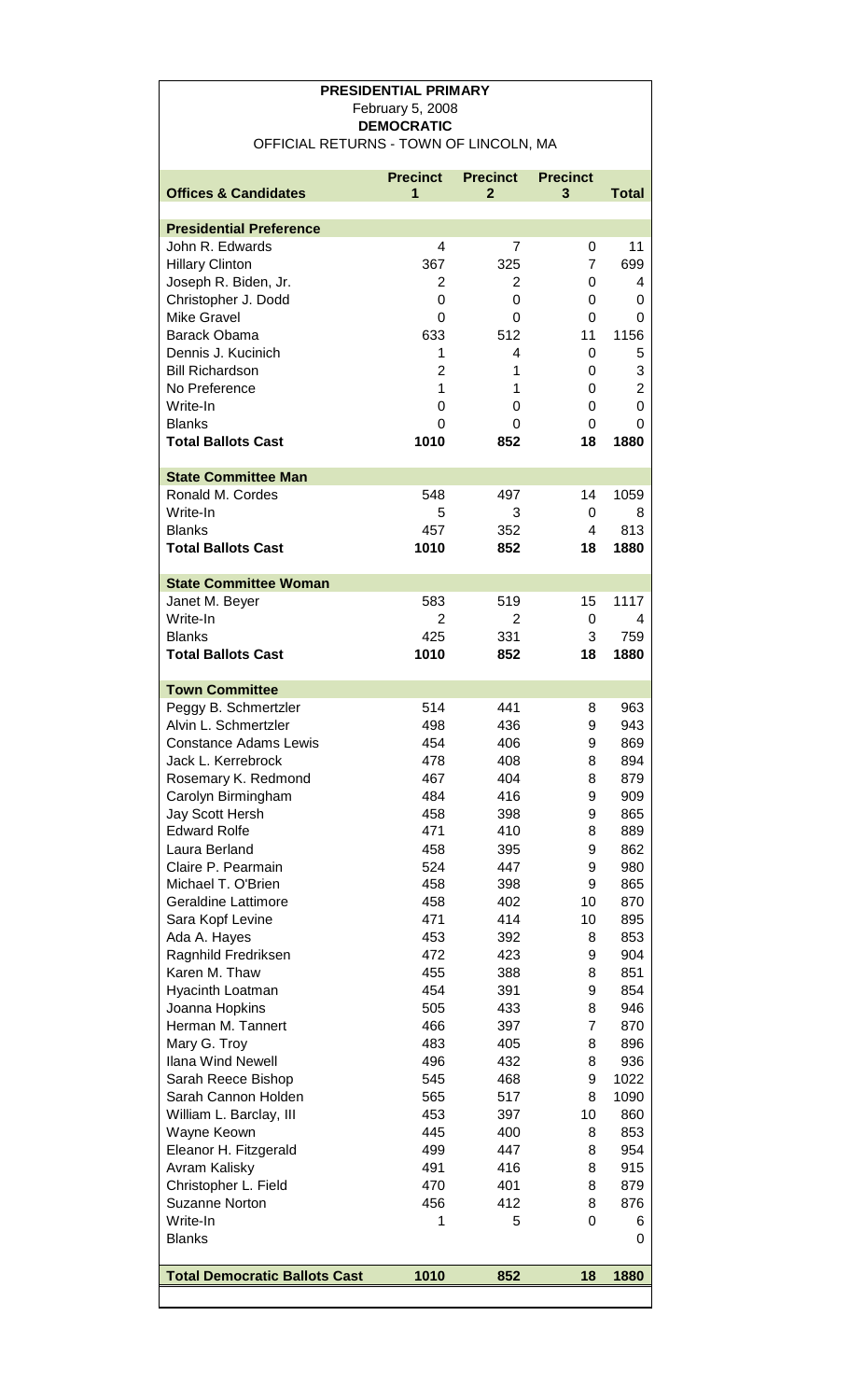| <b>PRESIDENTIAL PRIMARY</b>            |                                       |                 |                         |                |  |
|----------------------------------------|---------------------------------------|-----------------|-------------------------|----------------|--|
|                                        | February 5, 2008<br><b>REPUBLICAN</b> |                 |                         |                |  |
| OFFICIAL RETURNS - TOWN OF LINCOLN, MA |                                       |                 |                         |                |  |
|                                        |                                       |                 |                         |                |  |
|                                        | <b>Precinct</b>                       | <b>Precinct</b> | <b>Precinct</b>         |                |  |
| <b>Offices &amp; Candidates</b>        | 1                                     | $\mathbf{2}$    | 3                       | <b>Total</b>   |  |
| <b>Presidential Preference</b>         |                                       |                 |                         |                |  |
| John McCain                            | 142                                   | 107             | 5                       | 254            |  |
| Fred Thompson                          | 0                                     | 0               | $\Omega$                | 0              |  |
| Tom Tancredo                           | 0                                     | 0               | 0                       | 0              |  |
| Duncan Hunter                          | 0                                     | 0               | $\Omega$                | 0              |  |
| Mike Huckabee                          | 8                                     | 11              | 1                       | 20             |  |
| Mitt Romney                            | 135                                   | 140             | 3                       | 278            |  |
| Ron Paul                               | 4                                     | $\overline{7}$  | 0                       | 11             |  |
| Rudy Giuliani                          | 3                                     | $\overline{2}$  | 0                       | 5              |  |
| No Preference                          | 0                                     | 0               | 0                       | 0              |  |
| Write-In                               | $\overline{2}$                        | 0               | 0                       | $\overline{2}$ |  |
| <b>Blanks</b>                          | 0                                     | 1               | 0                       | 1              |  |
| <b>Total Ballots Cast</b>              | 294                                   | 268             | 9                       | 571            |  |
|                                        |                                       |                 |                         |                |  |
| <b>State Committee Man</b>             |                                       |                 |                         |                |  |
| Peter Dulchinos                        | 161                                   | 146             | 8                       | 315            |  |
| Write-In                               | 0                                     | 0               | 0                       | 0              |  |
| <b>Blanks</b>                          | 133                                   | 122             | 1                       | 256            |  |
| <b>Total Ballots Cast</b>              | 294                                   | 268             | 9                       | 571            |  |
| <b>State Committee Woman</b>           |                                       |                 |                         |                |  |
| Sandra B. Martinez                     | 162                                   | 154             | 8                       | 324            |  |
| Write-In                               | 1                                     | 0               | $\Omega$                | 1              |  |
| <b>Blanks</b>                          | 131                                   | 114             | 1                       | 246            |  |
| <b>Total Ballots Cast</b>              | 294                                   | 268             | 9                       | 571            |  |
| <b>Town Committee</b>                  |                                       |                 |                         |                |  |
| Stephen E. Binder                      | 146                                   | 120             | 6                       | 272            |  |
| John B. Murray                         | 131                                   | 120             | 6                       | 257            |  |
| Michael R. Coppock                     | 134                                   | 108             | 5                       | 247            |  |
| John R. Caswell                        | 176                                   | 138             | 5                       | 319            |  |
| <b>John Olmsted Cowles</b>             | 128                                   | 114             | 5                       | 247            |  |
| Joyce E. Bossom                        | 128                                   | 110             | 4                       | 242            |  |
| Christopher O. Bursaw                  | 143                                   | 128             | $\overline{\mathbf{4}}$ | 275            |  |
| Sheila Harding                         | 161                                   | 134             | 5                       | 300            |  |
| Mark A. Soukup                         | 139                                   | 117             | 4                       | 260            |  |
| David G. Stubblebine                   | 130                                   | 124             | 4                       | 258            |  |
| Guido R. Perera, Jr.                   | 153                                   | 128             | 4                       | 285            |  |
| Thomas L. DeNormandie                  | 164                                   | 135             | 4                       | 303            |  |
| Eleanor M. Gallitano                   | 165                                   | 132             | $\overline{\mathbf{4}}$ | 301            |  |
| Write-In                               | 11                                    | 3               | 0                       | 14             |  |
| <b>Blanks</b>                          |                                       |                 |                         | 0              |  |
|                                        |                                       |                 |                         |                |  |
| <b>Total Republican ballots cast</b>   | 294                                   | 268             | 9                       | 571            |  |
|                                        |                                       |                 |                         |                |  |

**PRESIDENTIAL PRIMARY**

| <b>PRESIDENTIAL PRIMARY</b>            |                             |                 |                 |       |
|----------------------------------------|-----------------------------|-----------------|-----------------|-------|
|                                        | February 5, 2008            |                 |                 |       |
|                                        | <b>GREEN-RAINBOW BALLOT</b> |                 |                 |       |
| OFFICIAL RESULTS - TOWN OF LINCOLN, MA |                             |                 |                 |       |
|                                        |                             |                 |                 |       |
|                                        | <b>Precinct</b>             | <b>Precinct</b> | <b>Precinct</b> |       |
| <b>Offices &amp; Candidates</b>        |                             |                 | 3               | Total |
|                                        |                             |                 |                 |       |
| <b>Presidential Preference</b>         |                             |                 |                 |       |
|                                        |                             |                 |                 |       |
| Jared Ball                             | 0                           |                 |                 |       |
| Ralph Nader                            | 3                           |                 |                 | 3     |